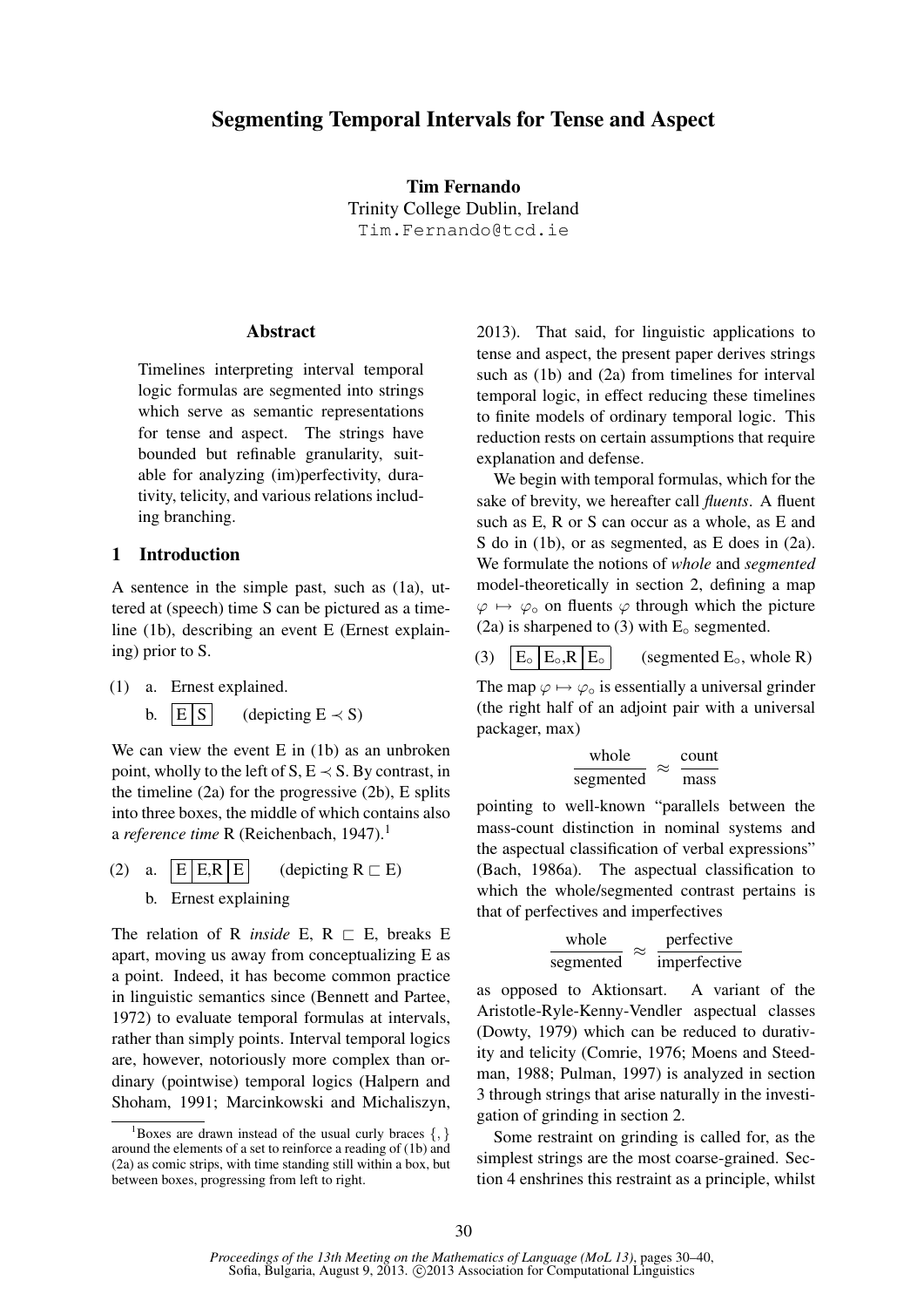accommodating refinements as required. The idea is that strings can be refined by enlarging some contextually supplied set  $X$  of (interesting) fluents: the larger  $X$  is, the finer the grain becomes. An inverse system of string functions  $\pi_X$  indexed by different finite sets  $X$  of fluents is constructed, and applied for an account of relations between strings as well as branching time. The relations here go beyond the familiar order  $\prec$  for tense, stretching to the progressive and the perfect, from a variety of perspectives.

#### 2 Segmented versus whole fluents

Fix a set  $\Phi$  of fluents. Fluents in  $\Phi$  are interpreted relative to a  $\Phi$ -timeline, a triple  $\mathfrak{A} = \langle T, \prec, \models \rangle$ consisting of a linear order  $\prec$  on a non-empty set T of (temporal) points, and a binary relation  $\models$ between intervals I (over  $\prec$ ) and fluents  $\varphi \in \Phi$ . An interval is understood here to be a nonempty subset I of T with no holes — i.e.  $t \in I$  whenever  $t_1 \prec t \prec t_2$  for some pair of points  $t_1, t_2$  in  $I^2$ .  $I \models \varphi$  is pronounced " $\varphi$  holds at I" or "I satisfies  $\varphi$ " (in  $\mathfrak{A}$ ).

A fluent  $\varphi$  is said to be  $\mathfrak A$ -segmented if for all intervals I and I' such that  $I \cup I'$  is an interval,  $\varphi$  holds at *I* and at *I'* precisely if it does at their union

$$
I \models \varphi \text{ and } I' \models \varphi \iff I \cup I' \models \varphi.
$$

A simple way for a fluent  $\varphi$  to be  $\mathfrak{A}$ -segmented is by holding at an interval I precisely if it holds at all points of I

$$
I \models \varphi \iff (\forall t \in I) \{t\} \models \varphi
$$

in which case we say  $\varphi$  is  $\mathfrak{A}\text{-}pointed$ <sup>3</sup>. A fluent is A*-singular* if at most one interval satisfies it. Generalizing  $\mathfrak A$ -singular fluents, we call a fluent  $\varphi \mathfrak A$ *whole* if for all intervals I and I' such that  $I \cup I'$ is an interval,

$$
I \models \varphi
$$
 and  $I' \models \varphi$  implies  $I = I'$ .

That is, any number of intervals may satisfy a  $\mathfrak A$ whole fluent so long as no two form an interval. A  $\mathfrak A$ -whole fluent  $\varphi$  defines a *quantized* predicate (Krifka, 1998) insofar as *no* two distinct intervals can satisfy  $\varphi$  if one is a subset of the other. But the ban on pairs of intervals satisfying  $\varphi$  is wider under  $\mathfrak A$ -wholeness. For example, over  $T = \{1, 2\}$ , a fluent holding at exactly {1} and {2} is *not* whole, even though  $\{\{1\},\{2\}\}\$ is quantized.

A-wholeness shares half of A-segmentedness: a fluent  $\varphi$  is  $\mathfrak A$ -summable if for all intervals I and I' in  $\mathfrak A$  such that  $I \cup I'$  is an interval,

$$
I \models \varphi \text{ and } I' \models \varphi \text{ implies } I \cup I' \models \varphi.
$$

Apart from the restriction that  $I \cup I'$  is an interval, A-summability coincides with additivity in (Bach, 1981), illustrated in (4).

(4) Ed slept from 3 to 5pm, Ed slept from 4 to  $6pm \text{ } \vdash$  Ed slept from 3 to 6pm

The other half of  $\mathfrak A$ -segmentedness (differentiating it from A-wholeness) is the subinterval property (Bennett and Partee, 1972), enjoyed by states and activities.

(5) Ed slept from 3 to 6  $\vdash$  Ed slept from 3 to 5

A fluent  $\varphi$  is  $\mathfrak A$ -subinterval-persistent ( $\mathfrak A$ -sip) if for all intervals  $I$  and  $I'$  in  $\mathfrak{A}$ ,

$$
I \subseteq I'
$$
 and  $I' \models \varphi$  implies  $I \models \varphi$ .

It is useful to associate with any fluent  $\varphi$  a fluent  $\varphi$  that holds precisely at subintervals of intervals satisfying  $\varphi$ 

$$
I \models \varphi \circ \iff (\exists I' \supseteq I) \ I' \models \varphi.
$$

We say  $\varphi$  is  $\mathfrak{A}$ -*equivalent to*  $\psi$  and write  $\varphi \equiv_{\mathfrak{A}} \psi$ if for every interval  $I$ ,

$$
I \models \varphi \iff I \models \psi.
$$

Clearly,  $\varphi$  is  $\mathfrak A$ -sip iff  $\varphi \equiv_{\mathfrak A} \varphi_{\circ}$ . Also,  $\varphi_{\circ}$  is  $\mathfrak A$ -sip and we can say more if  $\varphi$  is  $\mathfrak{A}\text{-whole}$ .

# 2.1 An adjoint pair

The map  $\varphi \mapsto \varphi_{\circ}$  is one half of a pair for breaking down and building up fluents. To describe the other half, more definitions are helpful. Given a fluent  $\varphi$  and a relation r between intervals, let us form the modal fluent  $\langle r \rangle \varphi$  that holds at an interval r-related to one satisfying  $\varphi$ 

$$
I \models \langle \mathbf{r} \rangle \varphi \iff (\exists I') \; I \; \mathbf{r} \; I' \text{ and } I' \models \varphi.
$$

Note  $\varphi_{\circ}$  is just  $\langle \subseteq \rangle \varphi$ . Apart from  $\subseteq$ , other useful examples of relations  $r$  between intervals  $I$  and  $I'$ include *full precedence* ≺

$$
I \prec I' \iff (\forall t \in I)(\forall t' \in I') \ t \prec t'
$$

<sup>&</sup>lt;sup>2</sup>Not much would be lost were we to take an interval  $I$ , as in (Halpern and Shoham, 1991), to be a pair of points  $t, t'$ with  $t \leq \hat{t}'$ , or, as in (Allen, 1983),  $t \prec t'$ .

<sup>&</sup>lt;sup>3</sup>For finite T,  $\mathfrak A$ -segmented is the same as  $\mathfrak A$ -pointed.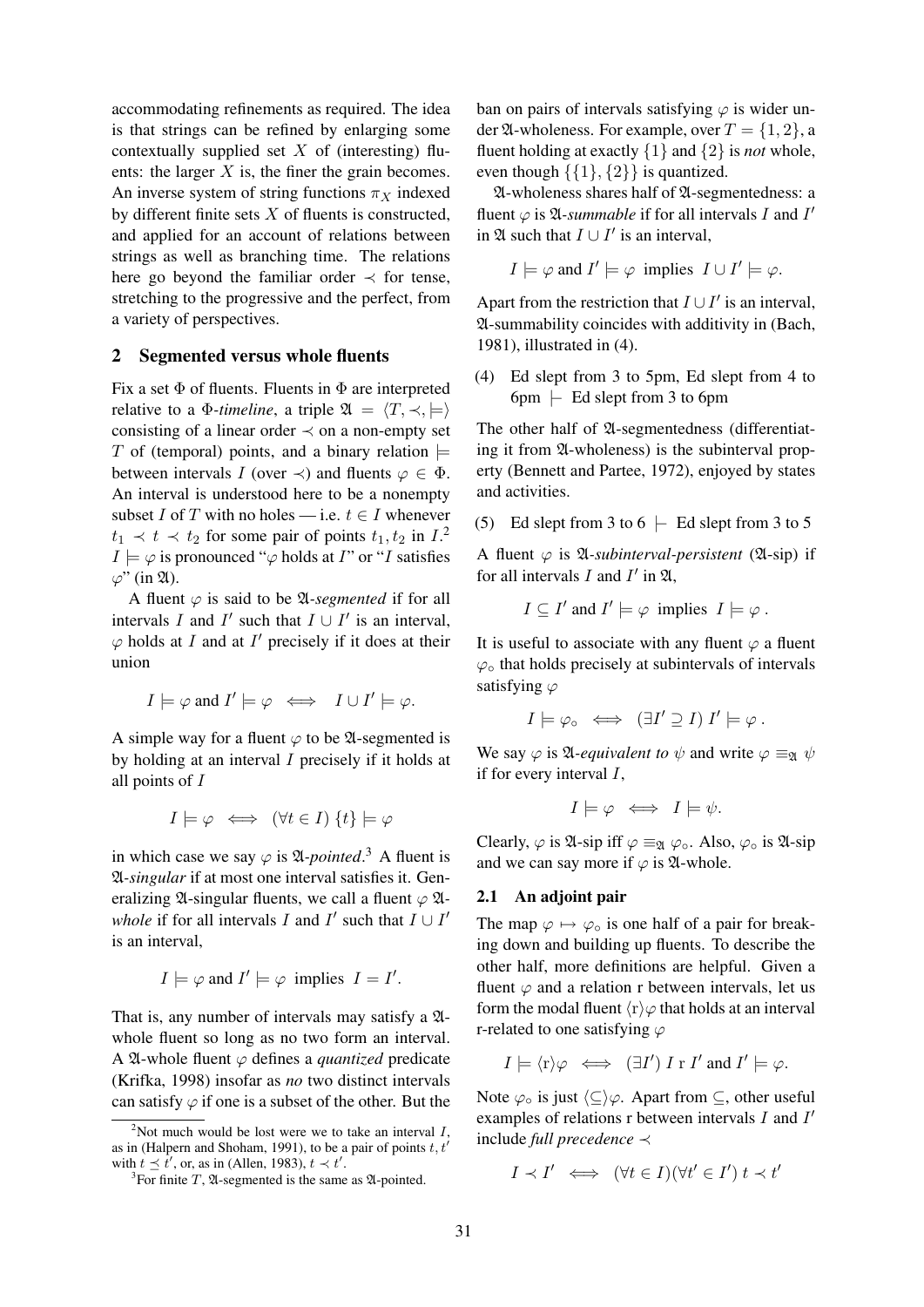and a relation m called *meet* in (Allen, 1983) and *abutment* in (Hamblin, 1971).

$$
I \text{ m } I' \iff I \prec I' \text{ and } I \cup I' \text{ is an interval.}
$$

Now, let mi be the inverse of m

$$
I \text{ mi } I' \iff I' \text{ m } I
$$

and max be a function on fluents that maps a fluent  $\psi$  to its conjunction with  $\neg$ (mi) $\psi$  and  $\neg$ (m) $\psi$ 

$$
\max(\psi) = \psi \wedge \neg \langle \mathtt{mi} \rangle \psi \wedge \neg \langle \mathtt{m} \rangle \psi.
$$

#### Proposition 1.

- (a) For all  $\mathfrak A$ -whole  $\varphi$ ,  $\varphi$ <sub>o</sub> is  $\mathfrak A$ -segmented and  $\varphi \equiv_{\mathfrak{A}} \max(\varphi_{\circ}).$
- (b) For all  $\mathfrak{A}$ -segmented  $\psi$ , max $(\psi)$  is  $\mathfrak{A}$ -whole and  $\psi \equiv_{\mathfrak{A}} (\max(\psi))_o$ .

As to the promised adjunction, let us agree to write  $\varphi$ <sub>Q</sub> for the set of intervals satisfying  $\varphi$ 

$$
\varphi_{\mathfrak{A}} = \{ I \mid I \models \varphi \}
$$

(so  $\varphi \equiv_{\mathfrak{A}} \psi$  iff  $\varphi_{\mathfrak{A}} = \psi_{\mathfrak{A}}$ ) from which we define two pre-orders on fluents

$$
\begin{array}{rcl}\n\psi \subseteq_{\mathfrak{A}} \psi' & \iff & \psi_{\mathfrak{A}} \subseteq \psi'_{\mathfrak{A}} \\
\varphi \subseteq^{\mathfrak{A}} \varphi' & \iff & (\forall I \in \varphi_{\mathfrak{A}})(\exists I' \in \varphi'_{\mathfrak{A}}) \ I \subseteq I'\n\end{array}
$$

that apply to  $\mathfrak A$ -segmented fluents  $\psi$  and  $\mathfrak A$ -whole fluents  $\varphi$  respectively, for the equivalence

$$
\max(\psi) \subseteq^{\mathfrak{A}} \varphi \iff \psi \subseteq_{\mathfrak{A}} \varphi_{\circ}
$$

making max left (lower) adjoint to (of)  $·_0$ .

Next, we turn to linguistic applications and the correspondences

$$
\frac{\text{whole}}{\text{segmented}} \approx \frac{\text{count}}{\text{mass}} \approx \frac{\text{perfective}}{\text{imperfective}}.
$$

The notion that imperfectives are mass and perfectives count is argued in (Herweg, 1991), building on (Galton, 1984; Galton, 1987) for a concept of *pofective event-type* very close to that of  $\mathfrak A$ -whole fluent above. Perfectives contrast with imperfectives according to (6).

- (6) a. viewed from outside, completed, closed
	- b. viewed from inside, ongoing, open-ended

Towards formalizing  $(6)$ , let us say an interval I is *inside* an interval  $I'$ , written  $I \sqsubset I'$ , if  $I'$  extends to the left and also to the right of I

$$
I \sqsubset I' \iff (\exists t' \in I') \ \{t'\} \prec I \text{ and}
$$

$$
(\exists t'' \in I') \ I \prec \{t''\}
$$

(called *during* in (Allen, 1983)). Next, we introduce an  $\mathfrak A$ -whole fluent V for viewpoint to picture a perfective view (6a) of E and an imperfective view (6b) as (7a) and (7b) respectively.

(7) a. 
$$
\boxed{V_{\circ} \mid E, V_{\circ} \mid V_{\circ}}
$$
 (depicting  $E \subset V$ )  
b.  $\boxed{E_{\circ} \mid E_{\circ}, V \mid E_{\circ}}$  (depicting  $V \subset E$ )

The idea now is to spell out what strings such as (7a) and (7b) mean.

### 2.2 Segmentations and strings

A *segmentation (seg)* is a sequence  $I = I_1 I_2 \cdots I_n$ of intervals such that

$$
I_i \mathrel{\mathop{\mathrm{m}}\nolimits} I_{i+1} \text{ for } 1 \leq i < n
$$

or equivalently,

 $\bigcup_{i=1}^{n} I_i$  is an interval, and  $I_i \prec I_{i+1}$  for  $1 \leq i < n$ .  $i=1$ 

Given a sequence  $\mathbb{I} = I_1 I_2 \cdots I_n$  of intervals and an interval I, we write  $\mathbb{I} \nearrow I$  to mean

I is a seg and 
$$
I = \bigcup_{i=1}^{n} I_i
$$
,

in which case we say  $\mathbb I$  is a seg(mentation) of *I*. We extend satisfaction  $\models$  to segs  $I_1 \cdots I_n$  and strings  $\alpha_1 \cdots \alpha_m$  of finite subsets  $\alpha_i$  of  $\Phi$ , requiring that the lengths be the same and that  $I_i$  satisfy every fluent in  $\alpha_i$ 

$$
I_1 \cdots I_n \models \alpha_1 \cdots \alpha_m \iff n = m \text{ and }
$$

$$
(\forall \varphi \in \alpha_i) \ I_i \models \varphi \text{ for } 1 \le i \le n.
$$

For example, if  $E$  and  $V$  are  $\mathfrak{A}$ -singular (or just A-whole)

$$
(\exists \mathbb{I}) \; \mathbb{I} \models \boxed{E_{\circ} \mid E_{\circ}, V \mid E_{\circ}} \iff (\exists I \models E)
$$

$$
(\exists J \models V) \; J \sqsubset I.
$$

Next,  $\mathbb{I} \models s$  extends from a string s to a set L of strings, with L *holding at* I if some string in L does

$$
\mathbb{I} \models L \iff (\exists s \in L) \mathbb{I} \models s.
$$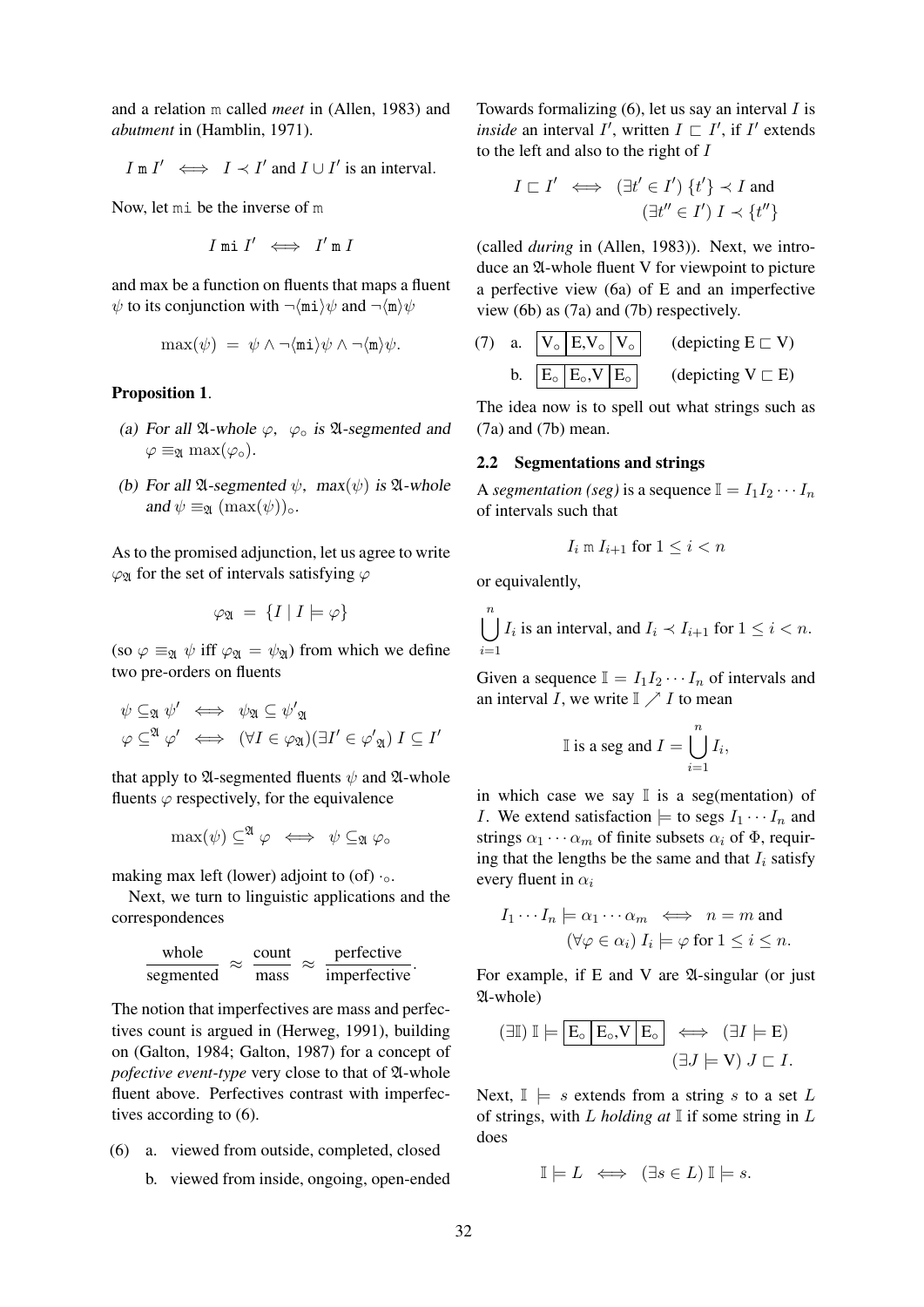We then define  $\varphi$  to be  $\mathfrak{A}$ -segmentable as L if an interval I in  $\mathfrak A$  satisfies  $\varphi$  iff every, or equivalently, some seg of  $I$  satisfies  $L$ 

$$
I \models \varphi \iff (\forall \mathbb{I} \nearrow I) \mathbb{I} \models L
$$

$$
\iff (\exists \mathbb{I} \nearrow I) \mathbb{I} \models L.
$$

**Proposition 2.** If  $\varphi$  is  $\mathfrak{A}$ -summable,  $\varphi_{\circ}$  is  $\mathfrak{A}$ segmentable as the infinite language

$$
\boxed{\varphi_{\circ}}^{+} = \boxed{\varphi_{\circ}} + \boxed{\varphi_{\circ} \boxed{\varphi_{\circ}} +}
$$

$$
\boxed{\varphi_{\circ} \boxed{\varphi_{\circ} \boxed{\varphi_{\circ}} + \cdots}}
$$

of strings  $\boxed{\varphi_{\circ}}^n$ ,  $n \geq 1$ . Moreover, the following five conditions are pairwise equivalent.

- (i)  $\varphi$  is  $\mathfrak A$ -segmented
- (ii)  $\varphi$  is  $\mathfrak{A}$ -segmentable as  $\overline{|\varphi_{\circ}|}^+$
- (iii)  $\varphi$  is  $\mathfrak A$ -segmentable as  $\varphi$ <sup>+</sup>
- (iv)  $\varphi$  is  $\mathfrak A$ -sip and  $\mathfrak A$ -summable

$$
(v) \quad \varphi \equiv_{\mathfrak{A}} \max(\varphi)_{\circ}.
$$

As for  $\mathfrak A$ -whole fluents, we bound the strings in  $\boxed{\varphi_{\circ}}^+$ , adding  $\neg$ (mi) $\varphi_{\circ}$  to the initial boxes and  $\neg \langle \overline{\mathfrak{m}} \rangle \varphi$  to the final boxes to form the language

$$
\mathcal{L}(\varphi) \ = \ \frac{\boxed{\varphi_\circ, \neg \langle \mathtt{mi} \rangle \varphi_\circ, \neg \langle \mathtt{m} \rangle \varphi_\circ \ } +}{\boxed{\varphi_\circ, \neg \langle \mathtt{mi} \rangle \varphi_\circ \ } \varphi_\circ \sqrt[*]{\varphi_\circ, \neg \langle \mathtt{m} \rangle \varphi_\circ \ } }.
$$

**Proposition 3.** The following conditions  $(i)-(iv)$ are pairwise equivalent.

- (i)  $\varphi$  is 21-whole
- (ii)  $\varphi \equiv_{\mathfrak{A}} \max(\varphi_o)$
- (iii)  $\varphi$  is  $\mathfrak{A}$ -segmentable as  $\mathcal{L}(\varphi)$
- (iv)  $\mathbb{I} = \boxed{\varphi \varphi_{\circ}} + \boxed{\varphi_{\circ} \varphi}$  for no seg  $\mathbb{I}$ .

### 3 Durative and/or telic strings

For any integer  $n > 1$ , an interval may have a wide variety of segmentations of length  $n$ , Propositions 2 and 3 notwithstanding. Even if

$$
I \models V \land \langle \sqsupset \rangle E,
$$

a seg  $I_1I_2$  of I need not satisfy

$$
\boxed{V_\circ, \langle {\supseteq} \rangle E\left[\,V_\circ\,\right] + \left[\,V_\circ\,\right]\,V_\circ, \langle {\supseteq} \rangle E\,\right]}
$$

(as E may straddle the line between  $I_1$  and  $I_2$ ), and if  $E$  is  $\mathfrak A$ -singular, the string

$$
\mathbf{V}_{\circ} \mathbf{E} \mathbf{V}_{\circ} \mathbf{V}_{\circ}
$$

holds in only one out of a possible multitude of segs of I with length 3. The choice of a seg can be a delicate matter. A string of sets of fluents expresses such a choice. The present section links that choice to aspect, stepping from a fluent  $\varphi$  to a set L of strings of finite sets of fluents, with*out* requiring that L hold at every seg of every interval satisfying  $\varphi$ . That is, the account of aspect given below makes essential use of the string representations over and above the fluents from which the strings are formed. Fluents/intervals describe objective matters of fact; strings/segmentations embody, in addition, particular perspectives on these matters.

A concrete linguistic illustration is provided by the notion that some events are *punctual* — i.e., lacking in internal structure. (Comrie, 1976) discusses the example of *cough*, noting that "the inherent punctuality of *cough* would restrict the range of interpretations that can be given to imperfective forms of this verb" to an iterative reading (of a series of coughs), as opposed to a single cough, which he refers to as *semelfactive*. Comrie concedes, however, that, in fact, one can imagine

a situation where someone is commenting on a slowed down film which incorporates someone's single cough, as for instance in an anatomy lecture: here, it would be quite appropriate for the lecturer to comment on the relevant part of the film *and now the subject is coughing*, even in referring to a single cough, since the single act of coughing has now been extended, and is clearly durative, in that the relevant film sequence lasts for a certain period of time. (page 43)

The earlier contention that *coughing* can only be read iteratively suggests that the intervals spanned by single coughs are too small for our "normal" segmentations. These segmentations consist of intervals too big for "punctual" events, leading to a representation of a  $\varphi$ -semelfactive as  $|\langle \Box \rangle \varphi$ rather than say, (8), with a middle box  $\boxed{\varphi_{\circ}}$  of internal structure supporting the progressive.

$$
(8) \qquad \left[\varphi_{\circ}, \neg \langle \texttt{mi} \rangle \varphi_{\circ} \middle| \varphi_{\circ} \middle| \varphi_{\circ}, \neg \langle \texttt{m} \rangle \varphi_{\circ} \right]
$$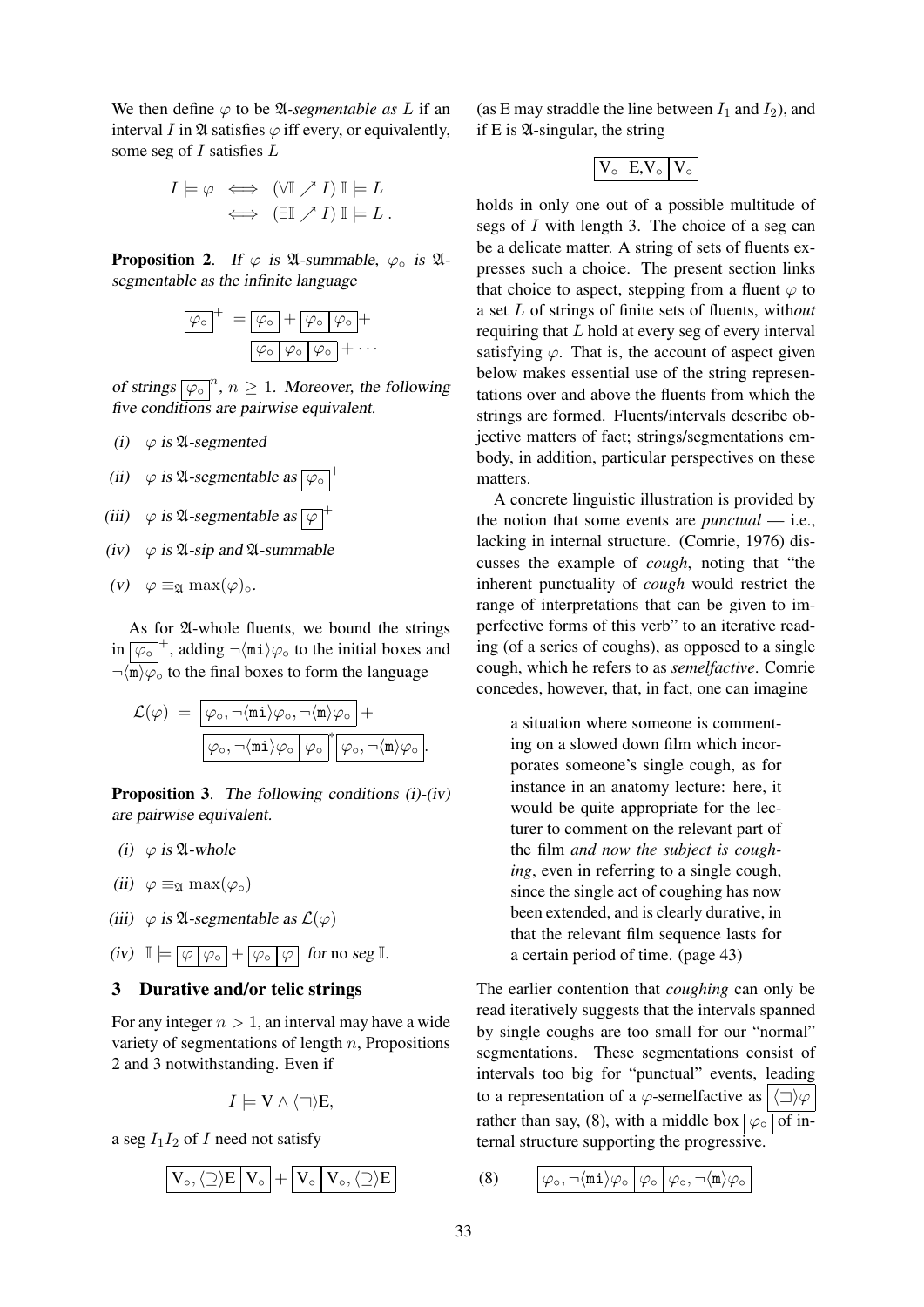The special context provided above by an anatomy lecture overturns this restriction, making (8) available after all. The punctual-durative distinction is evidently not cast in stone. But just what is durative? The simple proposal this section explores is that what is durative is a string  $\alpha_1 \alpha_2 \cdots \alpha_n$  of sets  $\alpha_i$  of fluents with  $n \geq 3$ . Between the first box  $\alpha_1$  and the last box  $\alpha_n$  is a string  $\alpha_2 \cdots \alpha_{n-1}$ representing internal structure that, for  $n \geq 3$ , is non-empty.<sup>4</sup>

Apart from the length n of a string  $\alpha_1 \cdots \alpha_n$ , there is also the matter of what fluents to box in a string, describing the interior as well as the immediate exterior of the situation the string represents. (The string in (8) is just an example to flesh out or otherwise revise.) Of particular relevance to temporal extent are any fluents chosen to mark the boundaries of the situation. An example in (9) is the fluent  $\psi$  which makes the string "telic" by appearing in all its boxes negated, except for the rightmost box, which it marks.

$$
(9) \qquad \boxed{\varphi_{\circ}, \neg \psi \big| \varphi_{\circ}, \neg \psi \big| \psi}
$$

Whether or not the intervals described by  $\alpha_1$  and  $\alpha_n$  count as part of the situation represented by the string is independent of (10).

- (10) a.  $\alpha_1 \cdots \alpha_n$  is *durative* if it has length  $n \geq 3$ 
	- b.  $\alpha_1 \cdots \alpha_n$  is *telic* if the negation of some  $\psi$  in  $\alpha_n$  appears in  $\alpha_i$  for  $1 \leq i < n$ .

While (10a) says  $\alpha_1 \cdots \alpha_n$  has internal structure, (10b) says  $\alpha_1 \cdots \alpha_n$  culminates in some fluent  $\psi \in \alpha_n$ . (10b) is even more representational than (10a) in that it depends not only on segmenting an interval but on the choice of fluents we put into a string describing that segmentation. As Krifka notes, the telic-atelic distinction lies not "in the nature of the object described, but in the description applied to the object" as

one and the same event of running can be described by running (i.e. by an atelic

predicate) or by running a mile (i.e. a telic, or delimited, predicate)

(Krifka, 1998, page  $207$ ).<sup>5</sup> Krifka goes on to locate telicity not in objects but in sets  $P$  of objects meeting the condition in (11a), based on a proper part relation < on objects induced by a sum operation  $\oplus$  according to (11b).

(11) a. *P* is *quantized* if there are 
$$
no \ x, y \in P
$$
  
such that  $x < y$ 

b. 
$$
x < y \iff x \neq y
$$
 and  $x \oplus y = y$ 

Under (11), the predicate *run a mile* is quantized, whereas the predicate *run* is not, even though one and the same run may belong to both predicates. But what about *run to the post office*? Surely, the second half of any run to the post office is also a run to the post office. A telic string may fail to be quantized because its left boundary (inception) has not been specified.

#### 3.1 Subsumption and superposition

Some notation from (Fernando, 2004) will come in handy in what follows. Given strings  $s$  and  $s'$  of sets, we say *s subsumes* s' and write  $s \geq s'$  if they have the same length and are related componentwise by inclusion

$$
\alpha_1 \cdots \alpha_n \trianglerighteq \alpha'_1 \cdots \alpha'_m \iff n = m \text{ and}
$$

$$
\alpha_i \supseteq \alpha'_i \text{ for } 1 \leq i \leq n.
$$

For instance,

$$
\boxed{\varphi, \neg \psi \varphi, \neg \psi \varphi, \neg \psi \psi \psi} \trianglerighteq \boxed{\varphi \varphi \varphi}.
$$

We extend subsumption  $\triangleright$  to languages L existentially (just as we did with  $\models$ )

$$
s \trianglerighteq L \iff (\exists s' \in L) \ s \trianglerighteq s'
$$

so that a string s is durative iff  $s \geq \sqrt{|\cdot|}$  and telic iff  $s \geq \sqrt{-\psi + \psi}$  for some  $\psi$ . A binary operation on strings of the same length complementing subsumption  $\geq$  is *superposition* & obtained by componentwise union

$$
\alpha_1 \cdots \alpha_n \& \alpha'_1 \cdots \alpha'_n = (\alpha_1 \cup \alpha'_1) \cdots (\alpha_n \cup \alpha'_n).
$$

 $5$ Notice that the condition (10b) for telicity is not met by (8), but by the string

|  | $\varphi \circ \varphi, \neg \langle \texttt{mi} \rangle \varphi \circ, \langle \texttt{m} \rangle \varphi \circ \big  \varphi \circ, \langle \texttt{m} \rangle \varphi \circ \big  \varphi \circ, \neg \langle \texttt{m} \rangle \varphi \circ \big $ |  |  |
|--|----------------------------------------------------------------------------------------------------------------------------------------------------------------------------------------------------------------------------------------------------------|--|--|
|--|----------------------------------------------------------------------------------------------------------------------------------------------------------------------------------------------------------------------------------------------------------|--|--|

provided  $\langle m \rangle \varphi \circ$  is understood to be the negation of  $\neg \langle m \rangle \varphi \circ$ . An alternative to leaving  $\psi$  existentially quantified in (10b) is to specify the fluent  $\psi$  and work with the notion of "culiminating in  $\psi$ ."

<sup>&</sup>lt;sup>4</sup>Segmentations of the full linear order  $T$  into 2 or 3 intervals are central to the interpretation of *event radicals* in (Galton, 1987). A *formal occurrence* is defined there to be a pair B, A of intervals such that either AB  $\nearrow T$  or AIB  $\nearrow T$ where I is the complement  $T - (A \cup B)$ . The intuition is that B is *b*efore, and A *a*fter the situation with temporal extent  $T - (A \cup B)$ . The first box  $\alpha_1$  and last box  $\alpha_n$  of a string  $\alpha_1 \cdots \alpha_n$  above (with  $n \geq 3$ ) represent final and initial subintervals of  $B$  and  $A$ , respectively (constituting external structure). The middle bit  $\alpha_2 \cdots \alpha_{n-1}$  describes a segmentation of  $T - (A \cup B)$ . Segs generalize formal occurrences, elaborating on internal as well as external structure.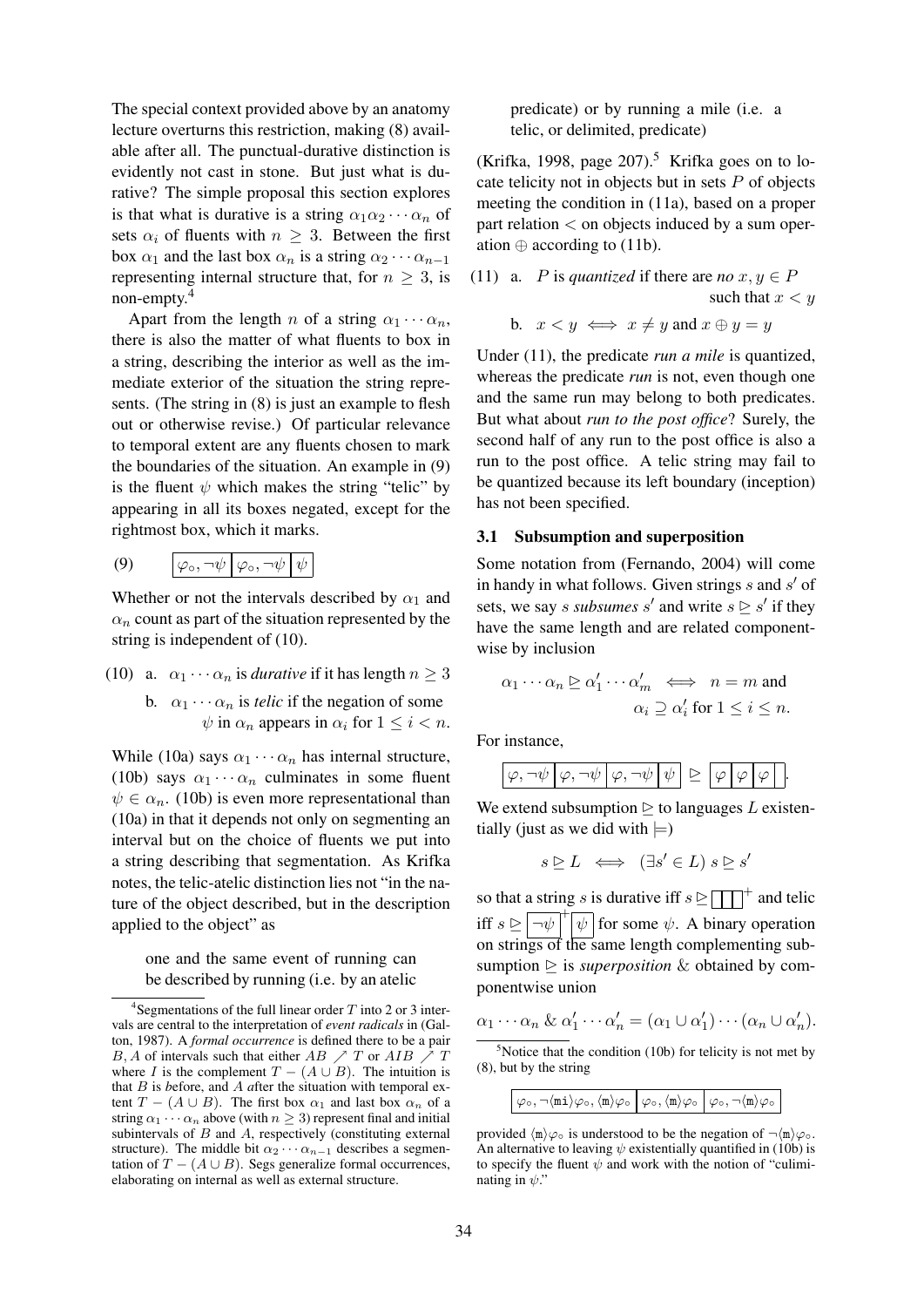For instance.  $\varphi, \neg \psi \, | \, \varphi, \neg \psi \, | \, \varphi, \psi \, |$  and for strings s and s' of the same length,

$$
s \trianglerighteq s' \iff s = s \& s'
$$
  
s 
$$
s \& s' = \text{least } \trianglerighteq \text{-upper bound of } s \text{ and } s'.
$$

We extend  $\&$  to sets  $L$  and  $L'$  of strings (of possibly different lengths) by collecting superpositions of strings from  $L$  and  $L'$  of the same length

$$
L \& L' = \{ s \& s' \mid s \in L, s' \in L' and length(s)=length(s') \}
$$

(a regular language provided  $L$  and  $L'$  are (Fernando, 2004)). Notice that

$$
\{s\} \& \{s'\} = \{s \& s'\} \quad \text{if length}(s) \texttt{= length}(s')
$$

and the durative strings in  $L$  can be obtained by superposing L with  $\Box$ <sup>+</sup>

$$
L\&\boxed{\phantom{a}}^+=\{s\in L\mid s\trianglerighteq\boxed{\phantom{a}}^+\}.
$$

#### 3.2 Application to Aktionsart

Semelfactives, activities (= processes), achievements (= culminations) and accomplishments (= culminated processes) are commonly differentiated on the basis of durativity and telicity (Moens and Steedman, 1988; Pulman, 1997).

- (12) a. A semelfactive is non-durative and atelic
	- b. An activity is durative but atelic
	- c. An achievement is non-durative but telic
	- d. An accomplishment is telic and durative

Under the present approach based on strings, (12) can be sharpened to (13).

- (13) a. A  $\varphi$ -semelfactive  $\trianglerighteq \boxed{\langle \supset \rangle \varphi}$ 
	- b. A  $\varphi$ -activity  $\trianglerighteq \lfloor \varphi \rfloor \varphi \rfloor \varphi^+$  (presupposing  $\overline{\varphi}$  is 24-segmented)

c. A  $\psi$ -achievement  $\triangleright$   $\vert \neg \psi \vert \psi$ 

d. An accomplishment built from a  $\varphi$ -activity culminating in  $\psi$ 

$$
\unrhd \boxed{\varphi, \neg \psi \, \big|\, \varphi, \neg \psi \, \big|\, \varphi, \neg \psi \,\big|^+ \psi}
$$



(Bach, 1986a) argues that processes are mass and events are count, raising the question: how does the A-segmented/whole opposition sit with our account (13) of semelfactives, activities, achievements and accomplishments? Bach's processes are the activities in (13b), represented by the durative strings in the language  $\boxed{\varphi}^+$  that a  $\mathfrak{A}$ segmented fluent  $\varphi$  is  $\mathfrak A$ -segmentable as. Where A-whole fluents fit in (13) is, however, not immediately obvious. But as pointed out by (Comrie, 1976) for coughs and by (Krifka, 1998) for (mile-long) runs, there is an element of perspective (over and above pure, objective facts) that makes Aktionsart pliable. An achievement may, for instance, be coerced into an accomplishment to interpret the progressive in (14).

(14) The train was arriving when Anna went to order a drink.

A seg II' satisfying an achievement  $|\neg \psi| \psi$ might, for some segmentation  $I_1I_2I_3$  of  $\overline{I_1}$ , be refined to the seg  $I_1I_2I_3I'$  satisfying an accomplishment  $\phi$ ,  $\neg\psi$   $\phi$ ,  $\neg\psi$   $\phi$ ,  $\neg\psi$   $\psi$  with preparatory process/activity  $\boxed{\varphi \mid \varphi \mid \varphi}$ , for some 24-segmented  $\varphi$ .

As representations, strings are slippery in a way that fixed pairs  $\mathfrak{A}, \mathbb{I}$  are not; a shorter string might describe a larger interval than a longer string does. Strings are not so much finished objects as makeshift representations subject to refinement. So should 24-whole fluents go into these strings? The simplest examples of  $\mathfrak A$ -whole-fluents are A-singular fluents (harking back to Davidson's events as particulars). Conceptualizing event time at some level of abstraction as an interval is reason enough to form a fluent picking out that interval. And with an  $\mathfrak A$ -singular fluent  $\varphi$  comes the  $\mathfrak A$ segmented fluent  $\varphi_{\circ}$ , and the fluents  $\neg$ \mi\ $\varphi_{\circ}$  and  $\neg$ (m) $\varphi$  from which to form the language  $\mathcal{L}(\varphi)$ which  $\varphi$  is  $\mathfrak A$ -segmentable as (Proposition 3).

(Dowty, 1979) explores the hypothesis that

the different aspectual properties of the various kinds of verbs can be explained by postulating a single homogeneous class of predicates – stative predicates – plus three or four sentential operators and connectives

(page 71). A simplified event-based reformulation (15) of the Vendler classes in terms of Dowty's operators DO, BECOME and CAUSE is given in (Rothstein, 2004), page 35.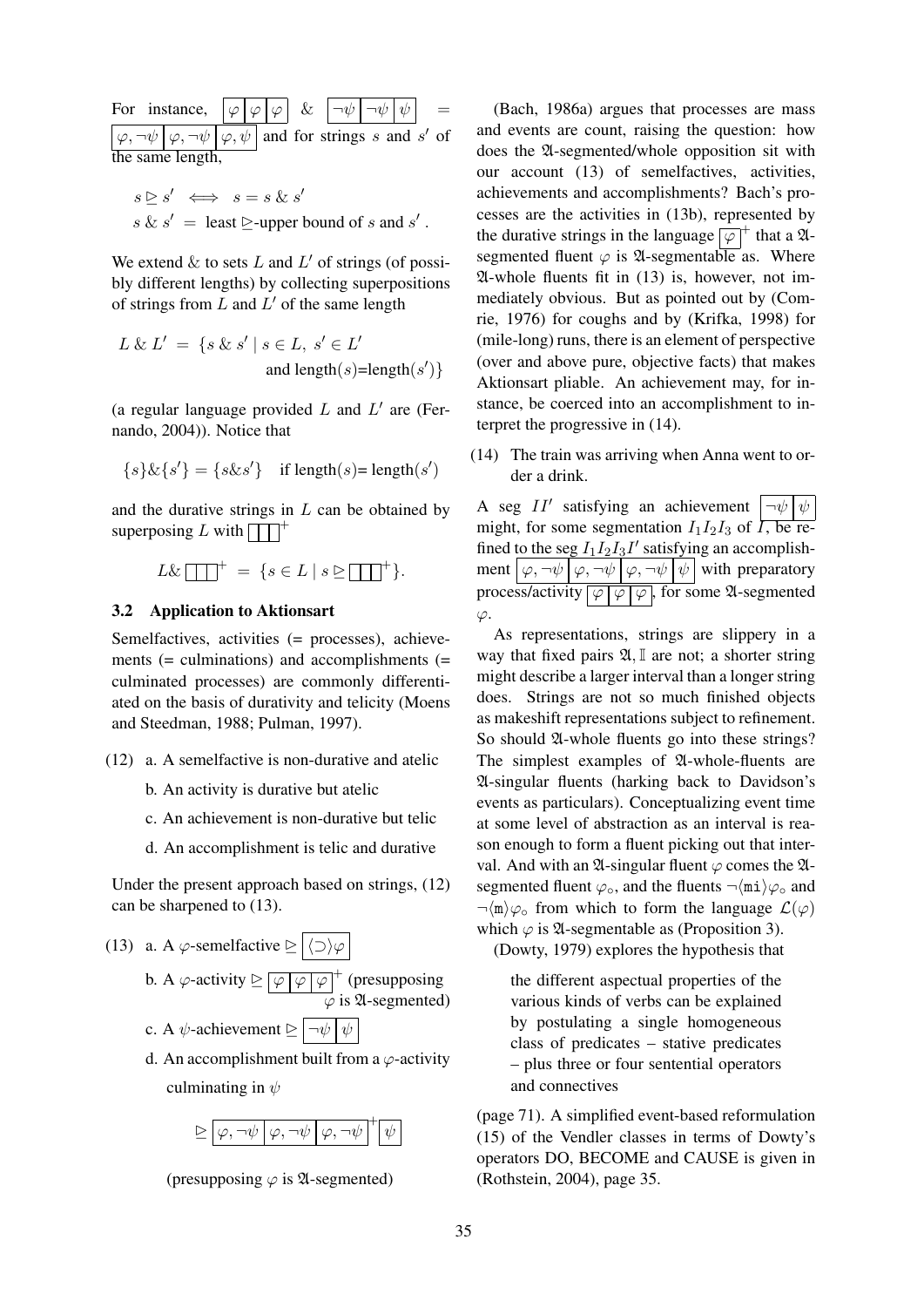(15) states  $\lambda e.P(e)$ activities  $\lambda e. (DO(P))(e)$ achievements  $\lambda e$ . (BECOME(P))(e) accomplishments  $\lambda e.\exists e_1, e_2.\{e = e_1 \oplus_S e_2\}$  $\wedge (DO(P))(e_1) \wedge Cul(e) = e_2$ 

Dowty's CAUSE operator is reworked in (15) with a sum operation  $\bigoplus_{S}$  producing singular entities, and a culmination function Cul. The resulting accomplishment e is the sum  $e_1 \oplus_S e_2$  of its preparatory process (activity)  $e_1$  and culmination  $e_2$ . To bring  $(13)$  in line with  $(15)$ , we put

$$
DO(P) \approx \boxed{P \mid P \mid P}^{+}
$$
  
BECOMP(P) 
$$
\approx \boxed{\neg P \mid P}
$$

and require that  $P$  be  $\mathfrak A$ -segmented. Defining

$$
du(L) = L\&\boxed{1}
$$
  
 
$$
cu(L, \psi) = (L\&\boxed{-\psi}^+)\boxed{\psi}
$$

yields

$$
\frac{P|P|P|}{\neg P|P} = \text{du}(\boxed{P}^+)
$$

$$
\boxed{\neg P|P} = \text{cu}(\boxed{P}, P)
$$

and for accomplishments as culiminated activities,

$$
cu(du(\overline{\varphi}^+), \psi) = \overline{\varphi, \neg \psi \varphi, \neg \psi \varphi, \neg \psi}^+ \psi
$$
  
= 
$$
du(\overline{\varphi, \neg \psi}) \psi.
$$

Left out of  $(13)$  are the states in  $(15)$ , which can be compared to  $\mathfrak A$ -segmented fluents in the present framework. As noted in (Dowty, 1986), one might also require that stative fluents be inertial, for which see (Fernando, 2008).

# 4 Desegmenting and branching time

Why segment an interval? The two reasons given above are (1) to get a handle on durativity and telicity, and (2) to unwind an interval fluent such as  $E \wedge \langle \square \rangle R$  to a string  $|E_{\circ}|E_{\circ}, R|E_{\circ}|$  interpreted against segmentations (i.e. finite timelines). Neither reason justifies grinding indefinitely. The thrust of the present section is to leave segs as coarse as possible, segmenting only if necessary, leading to a notion of time that may branch.

#### 4.1 Desegmenting via  $\pi$

Quantifying the model  $\mathfrak A$  out of the notion of  $\mathfrak A$ segmentability and weakening the connection between intervals and segs, let us agree that a language L *depicts*  $\varphi$  if for all models  $\mathfrak{A}, L$  is  $\mathfrak{A}$ satisfiable precisely if  $\varphi$  is

$$
(\exists \text{ seg } \mathbb{I}) \mathbb{I} \models L \iff (\exists \text{ interval } I) I \models \varphi.
$$

Trivially,  $\boxed{\varphi}$  depicts  $\varphi$ , but there are more interesting examples. Unwinding the modal operator  $\langle \rangle$  and conjunction ∧ in the fluent S ∧ $\langle \rangle$ \ $\varphi$ ,

$$
\boxed{\varphi \,|\,S\,} + \boxed{\varphi \,|\, \,S\,} \text{ depicts } S \wedge \langle \succ \rangle \varphi.
$$

The language  $\sqrt{\vert S \vert + \vert \varphi \vert}$  S reduces the infinite language  $\sqrt{\frac{4}{\varphi}}$  $\sqrt[∗ \cdot \cdot \cdot }$  depicting S ∧ $\langle \rangle \varphi$  to two strings. This reduction illustrates the possibility that under suitable assumptions on a language L depicting  $\varphi$ , the strings in L can be simplified in two ways:

- (w1) any initial or final empty boxes can be stripped off, and
- (w2) all repeating blocks  $\alpha^n$  (for  $n \ge 1$ ) of a box  $\alpha$  can be compressed to  $\alpha$ .

More precisely, we implement  $(w1)$  by a function *unpad* defined on strings s by

$$
unpad(s) = \begin{cases} unpad(s') & \text{if } s = \Box s' \text{ or} \\ s & \text{else } s = s' \Box \end{cases}
$$

so that *unpad*(s) neither begins nor ends with  $\Box$ . For (w2), all blocks  $\alpha^{n+1}$  in s are compressed in  $\ln(s)$  to  $\alpha$ 

$$
k(s) = \begin{cases} k(\alpha s') & \text{if } s = \alpha \alpha s' \\ \alpha k(\beta s') & \text{if } s = \alpha \beta s' \text{ with } \\ s & \text{otherwise} \end{cases}
$$

so that if  $\alpha(s) = \alpha_1 \cdots \alpha_n$  then  $\alpha_i \neq \alpha_{i+1}$  for i from 1 to  $n - 1$ . We then compose  $\&$  with *unpad* for  $\pi$ 

$$
\pi(s) = \text{unpad}(k(s)).
$$

One can check that

{π(s) | s ∈ ∗ ϕ ∗ S ∗ } = ϕ S + ϕ S .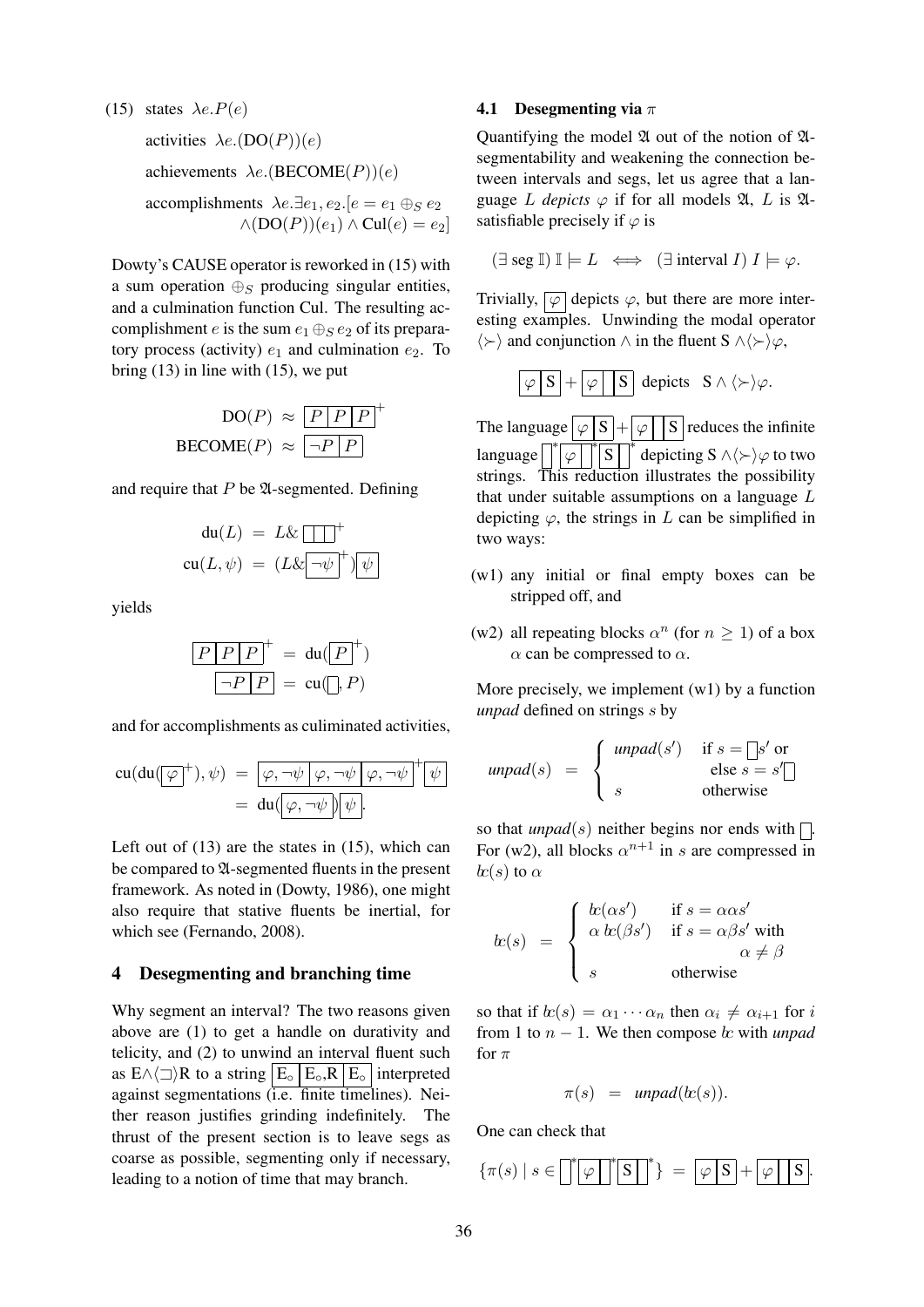Clearly,  $\pi(s)$  is never longer than s, and  $\pi(s)$  =  $\pi(\pi(s))$  for all strings s.

As for the "suitable assumptions" on L under which L can be reduced to  $\{\pi(s)|s \in L\}$ , it is helpful to consider the fluent R  $\land \langle \sqsubset \rangle \varphi$ . Can we unwind  $\langle \square \rangle$  in  $\langle R,\langle \square \rangle \varphi |$ ? Assuming  $\varphi_{\circ}$  is  $\mathfrak{A}$ summable for all models  $\overline{2}l$ ,

$$
\boxed{\varphi\circ\Bigl[\,R,\varphi\circ\Bigl]\,\varphi\circ\Bigl]\, \text{ depicts }\, R\ \wedge\,\langle\sqsubset\rangle\varphi.}
$$

Now, let us call a string  $s = \alpha_1 \cdots \alpha_n$  of sets  $\alpha_i$ of fluents A*-reducible* if every fluent appearing in two consecutive string positions  $\alpha_i \alpha_{i+1}$  in s (for some  $1 \leq i \leq n$ ) is  $\mathfrak{A}$ -summable. (For example,  $\varphi_{\circ}$  R, $\varphi_{\circ}$   $\varphi_{\circ}$  is  $\mathfrak{A}$ -reducible, provided  $\varphi_{\circ}$ is A-summable.) Let us say a seg I *refines* a seg  $I_1 \cdots I_n$  if for all i from 1 to n,  $I_i$  is the union of some subsequence of I.

**Proposition 4.** For any  $\mathfrak{A}$ -reducible string s, every seg  $\mathbb I$  that satisfies s refines some seg  $\mathbb I'$  that satisfies  $\pi(s)$ . Consequently, if for all  $s \in L$ , s is  $\mathfrak A$ -reducible and  $\pi(s) \in L$ , then L is  $\mathfrak A$ -satisfiable iff  $\{\pi(s)|s\in L\}$  is

$$
(\exists \text{ seg } \mathbb{I}) \mathbb{I} \models L \iff (\exists \text{ seg } \mathbb{I}) \mathbb{I} \models {\{\pi(s) \mid s \in L\}}.
$$

#### 4.2 Relativizing  $\pi$  to a finite set X of fluents

Next, we fix a notion of bounded granularity through a finite set  $X$  of fluents of interest, which we can expand to refine granularity or contract to coarsen granularity. An instructive example for orientation is the representation of a calendar year of twelve months as the string



of length 12, or, were we also interested in days d1,d2. . .,d31, the string

$$
s_{mo,dy} = \boxed{\text{Jan,d1} | \text{Jan,d2} | \cdots \boxed{\text{Jan,d31}}}
$$

$$
\boxed{\text{Feb,d1} | \cdots \boxed{\text{Dec,d31}}}
$$

of length 365 (for a non-leap year). Unlike the points in the real line  $\mathbb{R}$ , a box can split, as  $|Jan|$  in  $s_{mo}$  does (30 times) to Jan,d1 Jan,d2  $\cdots$  Jan,d31 in  $s_{modu}$ , on introducing days  $d_1$ ,  $d_2$ , ...,  $d_3$ <sup>1</sup> into the picture. Reversing direction and generalizing from  $mo =$ 

 $\{Jan, Feb, \ldots Dec\}$  to any set X of fluents, we define the function  $\rho_X$  on strings (of sets) to componentwise intersect with X

$$
\rho_X(\alpha_1 \cdots \alpha_n) = (\alpha_1 \cap X) \cdots (\alpha_n \cap X)
$$

throwing out non- $X$ 's from each box (keeping only the elements of  $X$ ) so that

$$
\rho_{mo}(s_{mo,dy}) = \boxed{\text{Jan}}^{31} \boxed{\text{Feb}}^{28} \cdots \boxed{\text{Dec}}^{31}.
$$

Next, we compose  $\rho_X$  and  $\pi$  for the function  $\pi_X$ mapping a string s of sets to

$$
\pi_X(s) = \pi(\rho_X(s)) = \text{unpad}(k(\rho_X(s)))
$$

so that for example,

$$
\pi_{mo}(s_{mo,dy}) = \pi \left(\boxed{\text{Jan}}\right)^{31} \boxed{\text{Feb}}^{28} \cdots \boxed{\text{Dec}}^{31}
$$

$$
= s_{mo}
$$

and

$$
\begin{aligned} \pi_{\{E_\circ\}}(\boxed{E_\circ \big\vert \, R, & E_\circ \big\vert \, E_\circ} \big) \; = \; \pi(\boxed{E_\circ \big\vert \, E_\circ \big\vert \, E_\circ} \big) \\ & \; = \; \boxed{E_\circ}. \end{aligned}
$$

In general, a description  $s<sub>X</sub>$  of granularity X can be refined to one  $s_{X'}$  of granularity  $X' \supseteq X$  provided  $\pi_X$  maps  $s_{X'}$  to  $s_X$ . More precisely, given some large set  $\Phi$  of fluents, let  $Fin(\Phi)$  be the set of finite subsets of  $\Phi$ . A function f with domain *Fin*( $\Phi$ ) mapping  $X \in Fin(\Phi)$  to a string  $f(X)$ over the alphabet  $2^X$  is said to be  $\pi$ -consistent if whenever  $X \subseteq X' \in Fin(\Phi)$ ,

$$
f(X) = \pi_X(f(X')).
$$

Let us write  $\Im \mathfrak{L}_{\pi}(\Phi)$  for the set of all  $\pi$ -consistent functions. "IL" here stands not for intensional logic but for inverse limit — to be precise, the *inverse limit of* the restrictions of  $\pi_X$  to  $(2^{X'})^*$  for  $X \subseteq X' \in Fin(\Phi)$  (all computable by finitestate transducers). That said,  $\Im \mathfrak{L}_{\pi}(\Phi)$  is intensional: time branches under the relation  $\prec_{\Phi}$  between  $f, f' \in \Im \mathfrak{L}_{\pi}(\Phi)$  given by

$$
f \prec_{\Phi} f' \iff f \neq f'
$$
 and  $(\forall X \in Fin(\Phi))$   
 $f(X)$  is a prefix of  $f'(X)$ 

(where s is a *prefix of* s' if  $s' = s\hat{s}$  for some possibly empty string  $\hat{s}$ ). The intuition is that a temporal moment comes with its past, and that an  $f \in \Im \mathfrak{L}_{\pi}(\Phi)$  encodes the moment that is Xapproximated, for each  $X \in Fin(\Phi)$ , by the last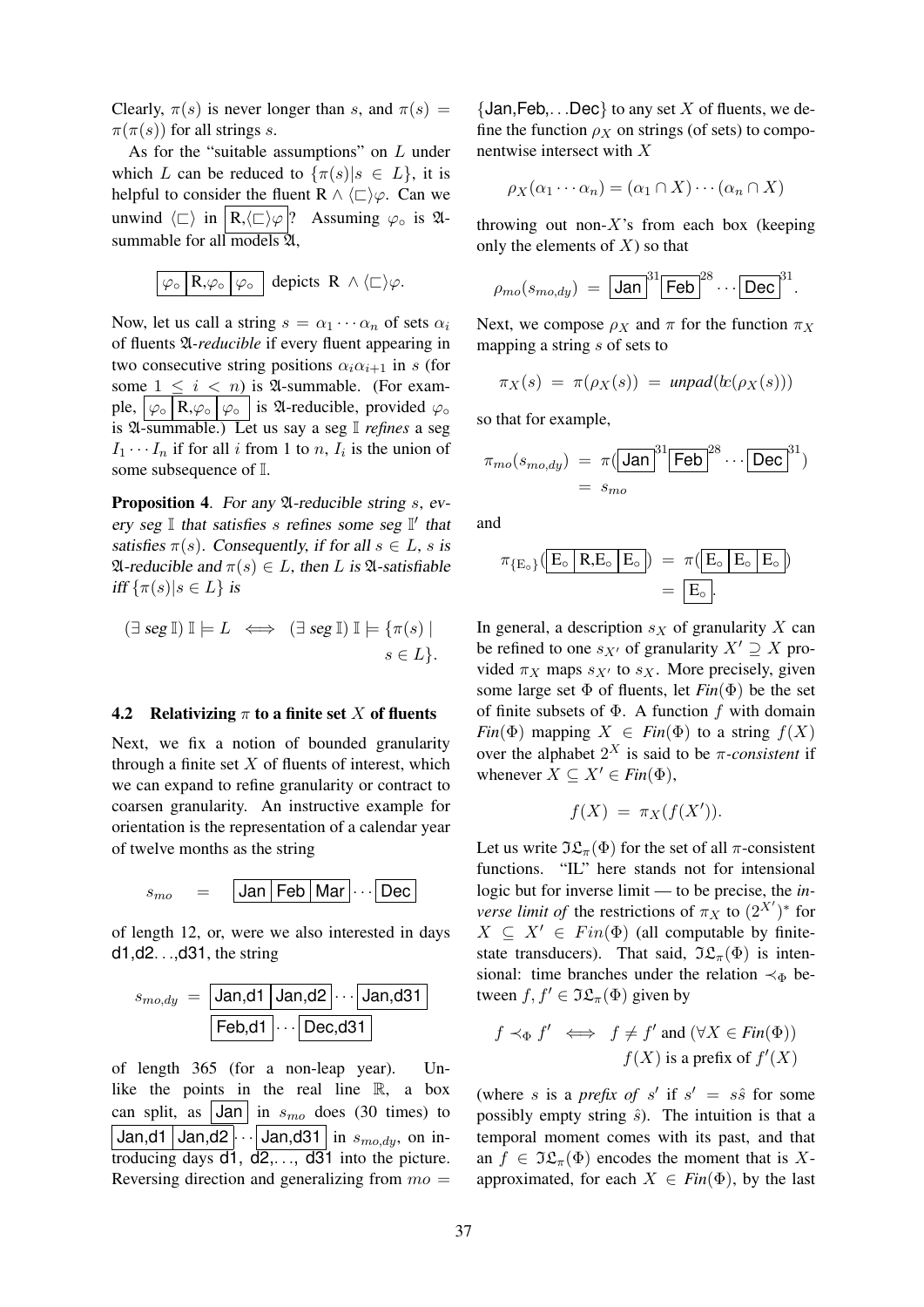box in  $f(X)$ , with past given by the remainder of  $f(X)$  (leading to that box). More precisely,  $\prec_{\Phi}$  is tree-like in the sense of (Dowty, 1979).

**Proposition 5.**  $\prec_{\Phi}$  is transitive and left linear: for every  $f \in \Im \mathfrak{L}(\Phi)$ ,

$$
(\forall f_1 \prec_{\Phi} f)(\forall f_2 \prec_{\Phi} f) f_1 \prec_{\Phi} f_2 \text{ or}
$$
  

$$
f_2 \prec_{\Phi} f_1 \text{ or } f_1 = f_2.
$$

Moreover, no element of  $\Im \mathfrak{L}_{\pi}(\Phi)$  is  $\prec_{\Phi}$ -maximal.

Maximal chains, called *histories*in (Dowty, 1979), figure prominently in possible worlds semantics. While we can pick one out in  $\Im \mathfrak{L}_{\pi}(\Phi)$  to represent an actual history, it is far from obvious what significance maximal  $\prec_{\Phi}$ -chains have in the present framework, which is closer in spirit to *situation semantics* (Bawise and Perry, 1983), updated in (Cooper, 2005; Ginzburg, 2005).

Tha handbook chapter (Thomason, 1984) opens with the declaration

Physics should have helped us to realise that a temporal theory of a phenomenon  $X$  is, in general, more than a simple combination of two components: the statics of  $X$  and the ordered set of temporal instants. The case in which all functions from times to world-states are allowed is uninteresting; there are too many such functions, and the theory has not begun until we have begun to restrict them. And often the principles that emerge from the interaction of time with the phenomena seem new and surprising.

For a non-empty set  $W$  of worlds, and a linearly ordered set  $T$  of time instants, Thomason compares  $T \times W$ -frames, not unlike that in (Montague, 1973), unfavorably to tree-like frames, of which  $\prec_{\Phi}$  above is an example, when paired with a  $\subseteq$ -maximal  $\prec_{\Phi}$ -chain. The crudeness of the cartesian product  $\times$  aside, one may ask where  $T$ comes from, as Bach pointedly does in page 69 of (Bach, 1981), to say nothing of W. The answer from  $\Im \mathfrak{L}_{\pi}(\Phi)$  involves strings formed from fluents. The projective system  $(\pi_X)_{X \in Fin(\Phi)}$  gives for every finite subset X of  $\Phi$ , a choice of Xapproximations in  $(2^X)^*$ , including for  $X =$  ${e, e'}$  with  $e \neq e'$ , 13 strings  $s_r$  corresponding to the Allen interval relations  $r$  between intervals  $e$  and  $e'$  (Allen, 1983); see Table 1 (Fernando,

| $r \in$ Allen                                 | $s_r \in (2^{\{e,e'\}\}$        |
|-----------------------------------------------|---------------------------------|
| $e = e'$                                      | e,e'                            |
| $e \mathrel{\mathop{\mathsf{S}}\nolimits} e'$ | e, e'   e'                      |
| $e$ si $e^\prime$                             | e, e'   e                       |
| $e \text{ f } e'$                             | $\mid e'\mid e,e'$              |
| $e$ fi $e^\prime$                             | $e\, \,e,e'\, $                 |
| $e$ d $e'$                                    | e'   e, e'   e'                 |
| $e$ di $e^{\prime}$                           | $e\, \,e,e'\, \,e$              |
| $e \circ e'$                                  | $e\mid e,e'\mid e'$             |
| $e$ oi $e^\prime$                             | e'   e, e'   e                  |
| $e$ m $e'$                                    | $e \mid e'$                     |
| e < e'                                        | e'<br>$\epsilon$                |
| $e$ mi $e^\prime$                             | $e^{\prime}$<br>$\epsilon$      |
| e>e'                                          | $e'$ $\vdash$<br>$\overline{e}$ |

Table 1: The Allen relations in  $(2^{\{e,e'\}})^+$ 

2012). Under the projections  $\pi_X$ , these strings are most naturally viewed as *indices* for evaluating an expression  $\varphi$  as an *extension* or *denotation*, as prescribed by Carnap-Montague *intensions* (Fernando, 2011). In (Bach, 1986b), an event type such as KISSING induces a function EXT(KISSING) that maps histories to subparts that are temporal manifestations of KISSING, treating input histories as indices and output manifestations as extensions. Under the current framework, EXT(KISSING) can for any  $X \in Fin(\Phi)$ , be given as a binary relation between strings in  $(2<sup>X</sup>)^*$  that X-approximate indices and extensions.

# 5 Conclusion

Segmentations arise naturally in the view from (Klein, 2009) that

The expression of time in natural languages relates a *clause-internal temporal structure* to a *clause-external temporal structure*. The latter may shrink to a single interval, for example, the time at which the sentence is uttered; but this is just a special case. The clauseinternal temporal structure may also be very simple – it may be reduced to a single interval without any further differentiation, the 'time of the situation'; but if this ever happens, it is only a borderline case. As a rule, the clause-internal struc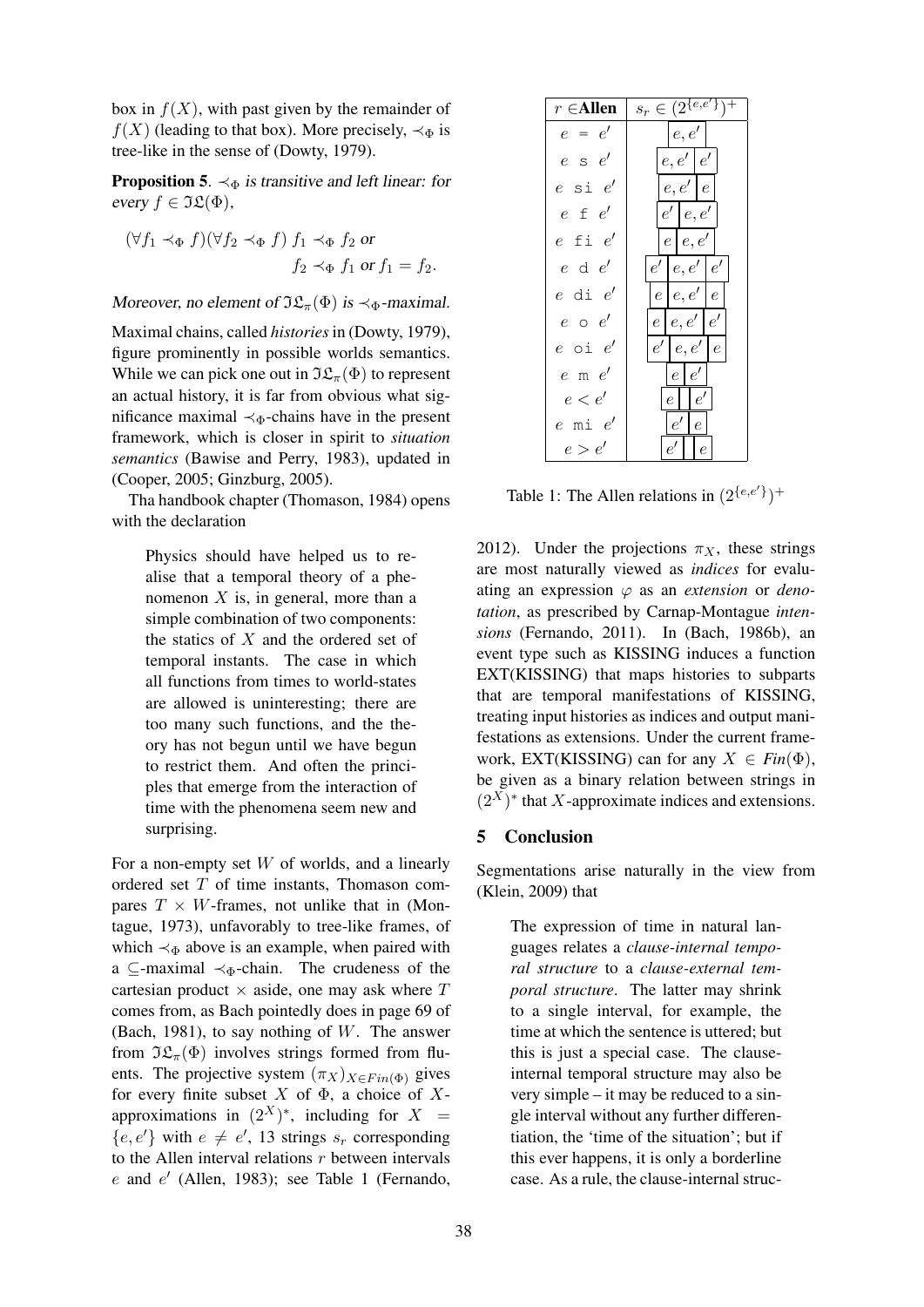ture is much more complex. (page 75)

The simplest case described by the passage is illustrated by the picture (16) of the clause-internal event (or situation) time E preceding the clauseexternal speech (utterance) time S.

(16)  $|E|S| + |E| |S|$  depicting  $E \wedge \langle \prec \rangle S$ 

Slightly more complicated is the picture (3) of event time E with R inside it.

(3)  $|E_{\circ}|E_{\circ}R|E_{\circ}|$  (segmented  $E_{\circ}$ , whole R)

Whereas E in (16) is unbroken and whole, the "differentiation" in (3) puts E through a universal grinder  $\cdot_{\circ}$  described in section 2, alongside notions of A-whole and A-segmented fluents, the contrast between which surfaces in pairs such as (17) and (18).

- (17) Ernest was explaining  $\frac{1}{r}$  Ernest explained
- (18) Ernest was laughing |− Ernest laughed

The non-entailment (17) is clear from (19).

(19) Ernest was explaining when he was made to stop.

To extract a rigorous account of (17) versus (18) from the assumption that explaining is whole and laughing is segmented (as fluents) would require stepping beyond lexical/internal aspect (considered in sections 2 and 3 above) to grammatical/external aspect, hinted at in (3), as well as tense. Some details compatible with the present approach can be found in (Fernando,  $2008$ ).<sup>6</sup> Suffice it to say that additional temporal parameters from tense and aspect enlarge the set  $X$  of fluents that, under the inverse limit  $\Im \mathfrak{L}_{\pi}(\Phi)$  in section 4, refines granularity. While we have taken pains to show how to interpret a string of subsets of  $\Phi$  in

 $6$ An alternative would be to follow along (Galton, 1984; Galton, 1987). There are likely to be many ways to fill in the details. In the case of the perfect, for instance, the basic approach outlined here is, as far as I can tell, neutral between extended now accounts (Pancheva, 2003) augmented with (7)

| (7) | a. $\boxed{V_{\circ} \boxed{E,V_{\circ}}} V_{\circ}$ |  | (depicting $E \sqsubset V$ ) |
|-----|------------------------------------------------------|--|------------------------------|
|     | b. $E_0$ $E_0$ , $V$ $E_0$                           |  | (depicting $V \sqsubset E$ ) |

and consequent-state approaches (Moens and Steedman, 1988; Kamp and Reyle, 1993; Pulman, 1997) that might be augmented with inertia (Dowty, 1986) and forces (Fernando, 2008).

a segmentation (essentially, a finite, ordered partition of an interval from a  $\Phi$ -timeline), no  $\Phi$ timeline is used to define  $\Im \mathfrak{L}_{\pi}(\Phi)$ , resulting in a notion of time that branches (away from any single segmentation or timeline). There is sure to be junk in  $\Im \mathfrak{L}_{\pi}(\Phi)$  to throw out; but what use tense and aspect might have for timelines not represented in  $\Im \mathfrak{L}_{\pi}(\Phi)$ , I fail to see (apart from linking temporality up with other linguistic mechanisms such as quantification). Work on tense and aspect has led to extensions of ordinary temporal logic in three directions.

- (20) a. addition of temporal parameters (e.g. R)
	- b. expansion of points to intervals
	- c. recognition of events and states

Stringing together finite sets of fluents, we attend to (20c) in sections 2 and 3 above, and to (20a) in section 4, putting the distinction (20b) between points and intervals down to the set  $X$  of fluents under consideration.<sup>7</sup>

#### **References**

- James F. Allen. 1983 Maintaining knowledge about temporal intervals. *Communications of the ACM*, 26:832–843.
- Emmon Bach. 1981. On time, tense and aspect: an essay in English metaphysics. In Peter Cole, editor, *Radical Pragmatics*, pages 63 – 81. Academic Press.
- Emmon Bach. 1986a. The algebra of events. *Linguistics and Philosophy*, 9:5–16.
- Emmon Bach. 1986b. Natural language metaphysics. In R. Barcan Marcus, G.J.W. Dorn, and P. Weingartner, editors, *Logic, Methodology and Philosophy of Science VII*, pages 573 – 595. Elsevier.
- Jon Bawise and John Perry. 1983. *Situations and Attitudes*. Bradford, MIT Press.
- Michael Bennett and Barbara Partee. 1972. Toward the logic of tense and aspect in English. Indiana University Linguistics Club, Bloomington, IN.
- Bernard Comrie. 1976. *Aspect*. Cambridge University Press.
- Robin Cooper. 2005. Austinian truth, attitudes and type theory. *Research on Language and Computation*, 3(4):333–362.

<sup>7</sup>*Added in haste*. The literature on interval temporal logic is vast, and the present paper has doubtless failed to do it justice. In particular, (Nishimura, 1980) and (Moszkowski, 1986) deserve to be mentioned properly in this paper, which I hope to do in a revision.